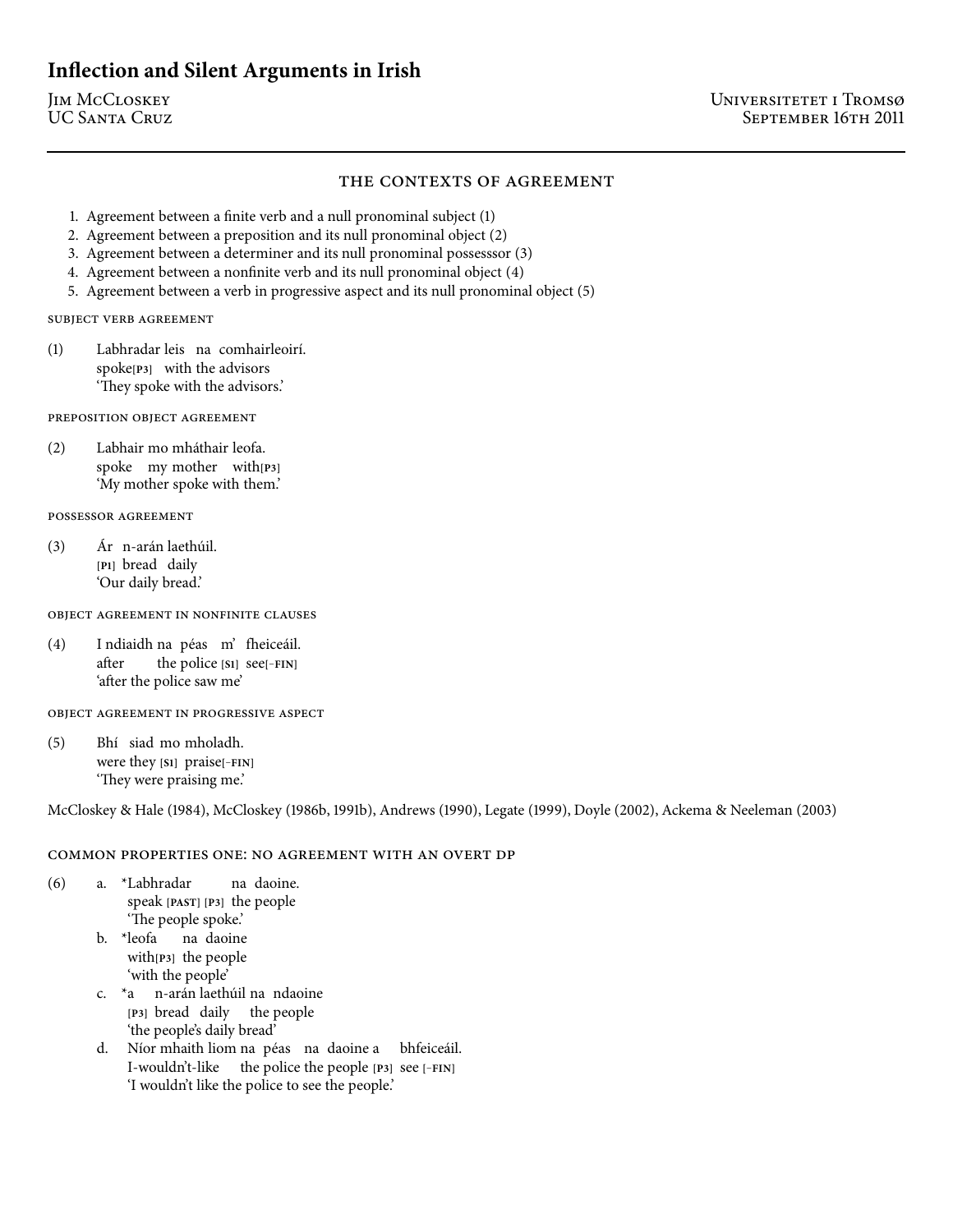#### COMMON PROPERTIES TWO: COMPLEMENTARITY

- () a. \*Labhradar speak [PAST] [P3] they siad 'they spoke'
	- b. leofa with<sub>[P3]</sub> them iad 'with them'
	- c. a n-arán laethúil (s)iad [P<sub>3</sub>] bread daily they/them 'their daily bread'
	- d. Níor mhaith liom iad na daoine a I-wouldn't-like them the people [P3] see[-FIN] bhfeiceáil. 'I wouldn't like them to see the people.'

When agreement is impossible an invariant non-agreeing form surfaces—the  $ANALYTIC$  form  $((9)-(12))$ .

(8) Cuirim put **[PRES] [S]** mo hata ar an bhord. my hat on the table 'I put my hat on the table.'

### **ANALYTIC FORMS**

- () Cuireann tú do hata ar an bhord. put [PRES] you your hat on the table 'You put your hat on the table.'
- (10) Cuireann na feirmeoirí a put [PRES] the farmers their share hats on the table gcuid hataí ar an bhord. 'The farmers put their hats on the table.'
- $(11)$  Is **COP[PRES]** me **C** put**[PRES]** mé a chuireann **–** mo hata ar an bhord. my hat on the table 'It's me that puts my hat on the table.'
- (12) Méadaíonn increase**[PRES]** on speed the**[GEN]** wind**[GEN]** ar luas na gaoithe. 'The speed of the wind increases.'

#### THE COMMON SYNTAX OF AGREEMENT



(v) in the case of the progressive: the progressive particle ag (presumably the head of an aspectual projection)

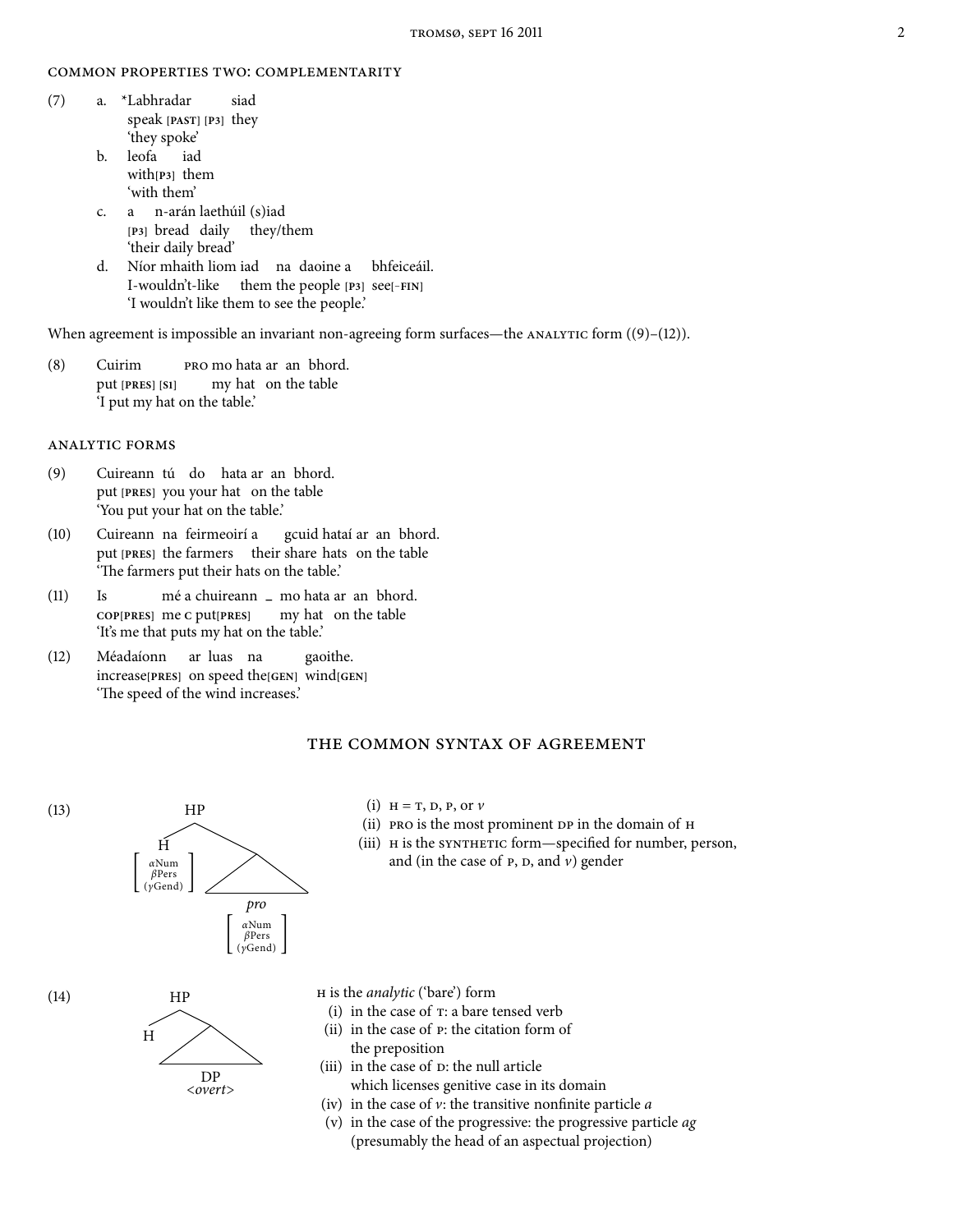### DETECTING THE PRESENCE OF THE SILENT ELEMENT

(15)  $\frac{H}{[agr]} \dots$  SILENCE ...

#### **HEADING RELATIVE CLAUSES**

(16) Bhíomar-na be**[PAST] [P] [CONTR]} C** be**[PAST]** to-be-married on the side a bhí le pósadh ar an dtaobh amuigh. outside 'We who were to be married were on the outside.'

## CONJUNCTION AND DISJUNCTION

The locus of agreement may be coordinated with an audible DP:

- $(17)$  a. d'fhanas **[PAST]** wait**[PAST] [S] [CONTR]}** and -sa agus Mícheál i dteannta a chéile in company each other 'Mícheál and I remained in each other's company (together)' (P 171)
	- b. chun go n-aithneoinn so-that **C** recognize **[COND] [S] [REFL]** féin agus X a chéile and each other. 'so that  $X$  and I would recognize each other' (BM 71)
	- c. **NEG** likely **C** see**[COND] [S] [CONTR]}** or my family the day dócha go bhfeicfeadsa ná mo chlann an lá 'It's not likely that I or my family would see the day' (MBS 149)
	- d. dá rachainn-se if go<sup>[COND]</sup> [S1] -[CONTR]} or you the way nó tusa an bealach 'if you or I were to pass that way'  $(MCL 214)$
- (18) a. air on **[MS] [REFL]** and his lack courage**[GEN]** féin agus a cheal misnigh 'on him and his lack of courage' (UIMH 165)
	- b. aige at**[MS] [REFL]** and the little-horse féin agus an clibistín 'at him and the little horse'  $(CR 62)$
	- c. roimhe before **[MS] [REFL]** and his portion men**[GEN]** féin agus a chuid fear 'before him and his men'  $(CR 8)$
	- d. eatortha between<sub>[P3]</sub> and him agus eisean. 'between him and then'
- () a. mo ghabhaltas féin agus mo mháthar **[S]** holding **[REFL]** and my mother **[GEN]** 'my own and my mother's holding'
	- b. mo chomhluadar féin agus J.B. [\$1] company **[REFL]** and 'my and J.B.'s company'
	- c. in [S1] company [REFL] and Cormac<sup>[GEN]</sup> m' fhochair féin agus Chormaic 'in my and Cormac's company' (BO 067)

#### **INTERIM CONCLUSION**

In the silence associated with agreement morphology (on a range of functional heads) there is a syntactic element (presumably a DP) which is available for routine combinatorial processes such as conjunction, disjunction and heading a relative clause.

We can probe further ...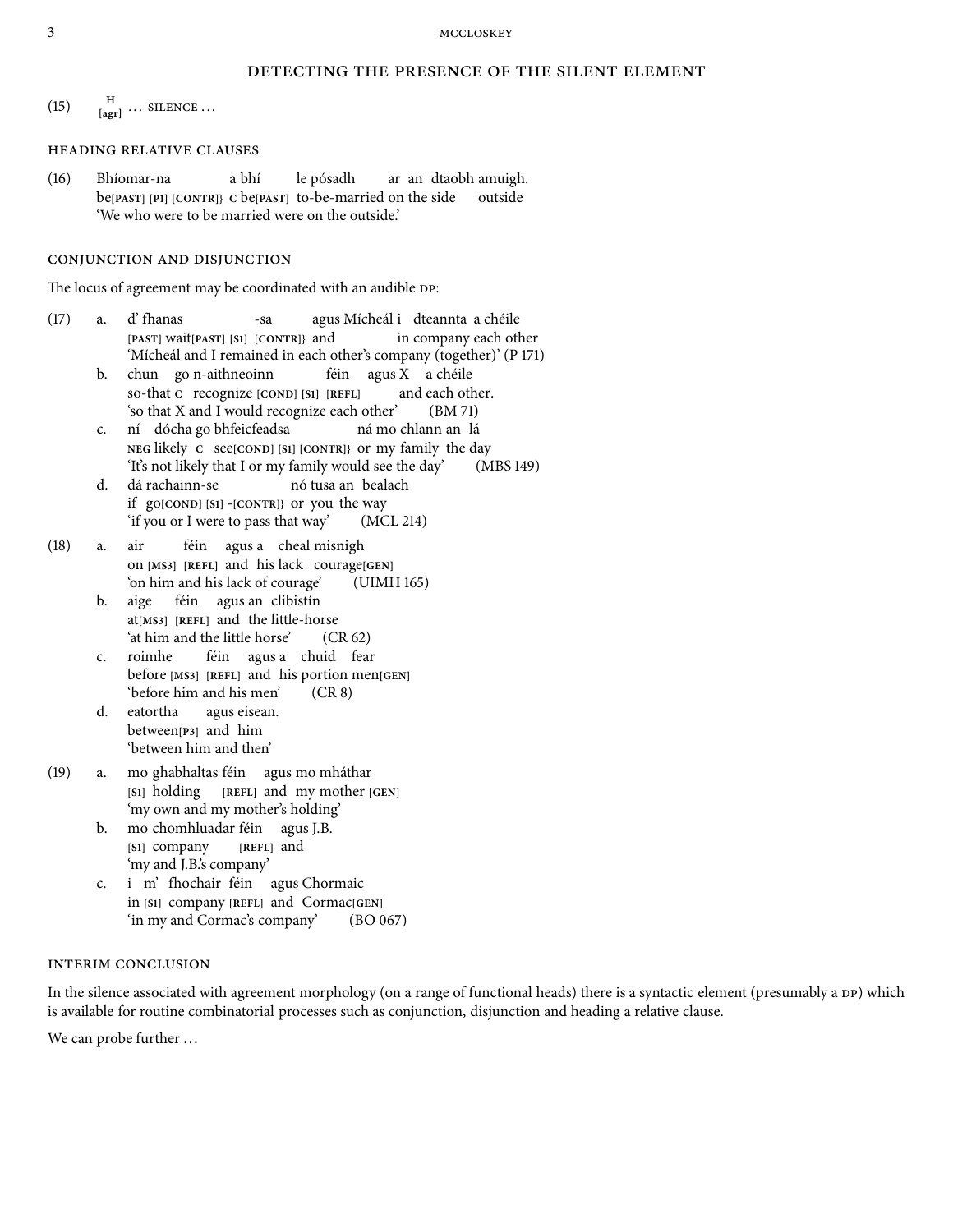### DETECTING THE PRESENCE OF A NULL PRONOMINAL

#### **RESUMPTIVE PRONOUNS**

- $(20)$  a. the bishop **C** hung the English t-easpag a chroch na Sasanaigh **–** 'the bishop that the English hung'
	- b. an t-easpag a-r the bishop **C**-**[PAST]** hung the English him chroch na Sasanaigh é 'the bishop that the English hung'
- (21) a. Daoine a-r people **C-**[PAST] was-thought **C** be[PAST] [P3] poor ceapadh go rabhadar bocht 'people who it was thought were poor' (LAN 141)
	- b. péire slipéar a-r pair slippers go-[PAST] likely c go[PAST] [P3] under-the sod on body chosúil go ndeachadar faoin bhfód ar chorp 'a pair of slippers that looked like they had been buried on a body' (SD 7)

#### PRONOMINAL SUFFIXES

- . emphatic/contrastive suffixes
- . demonstrative suffixes
- . reflexive/logophoric suffixes

| S1             | -sel-sa    |
|----------------|------------|
| S2.            | -sel-sa    |
| MS3            | -sean      |
| FS3            | -se        |
| P <sub>1</sub> | -na/-ne    |
| P <sub>2</sub> | -se        |
| P3             | -sean/-san |

- $(22)$  a. Cuirim-se put**[PRES] [S]** -**[CONTR]}** my stick on the table mo bhata ar an bhord. 'I put my stick on the table.'
	- b. Tabhair domh-sa é. give**[AUT]** to-me it 'Give it to me.'
	- c. ár dteach-na **[P]** house-**[CONTR]}** 'our house'

#### **CONCLUSION**

Many processes and interactions detect the presence of a pronominal  $DP$  in the argument position associated with person-number affixes attached to various functional heads.

#### **APPROACHES**

- . the affix on the functional head is an incorporated version of the argument pronoun
- . the affix on the functional head is the exponent of person-number features on the functional head which agree with a silent pronominal (PRO) in the argument position

If the second approach is adopted, we must guarantee CODEPENDENCE. That is:

A may appear only in the command domain of a head with which it agrees in person, number (and gender in the third person)

B A head which is specified for features of person, number (and gender) must have PRO in an accessible position within its command domain

| S1             | mi+se     |
|----------------|-----------|
| S2.            | $tu + sa$ |
| MS3            | e-sean    |
| FS3            | i-se      |
| P1             | muid-ne   |
| P <sub>2</sub> | sibh-se   |
| P3             | iad-san   |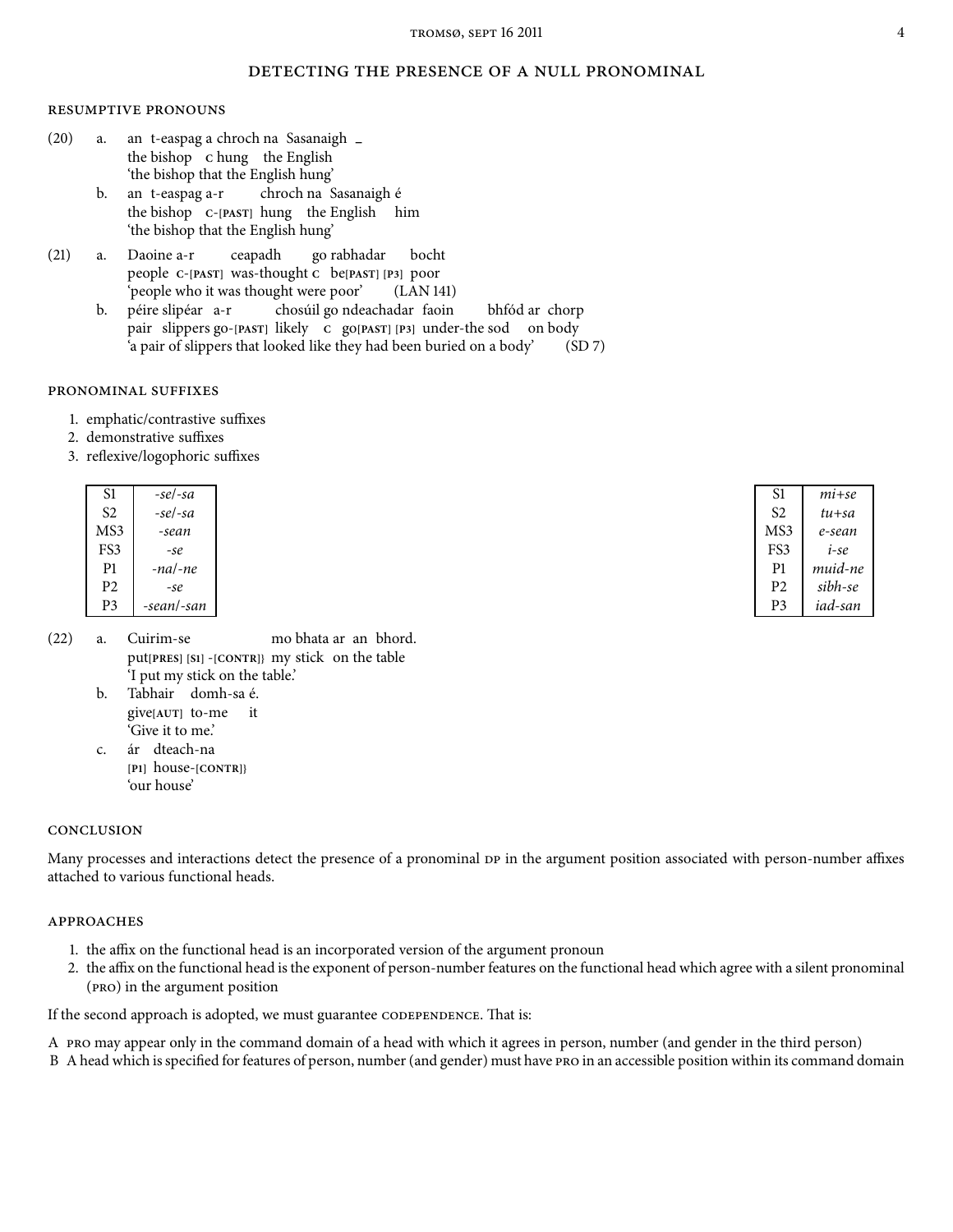#### 5 MCCLOSKEY

#### THE NOMINAL SYSTEM

#### **BASICS**

- (Det) (Cardinal) N (Adj<sup>\*</sup>) (DP<sub>Poss</sub>) [see (23) ]
- Det and the possessor agreement morphology 'compete'
- a 'low' genitive (Duffield, Longobardi)
- (23) a. teach beag compórdach mo mhuintir house little comfortable my people 'my family's comfortable little house'
	- b. seacht ndólás na seven sorrow the**[GEN]** Virgin**[GEN]** Maighdine 'the seven sorrows of Mary'
	- c. eagla mhillteanach na fear terrible the**[GEN]** people**[GEN]** before the Famine ndaoine roimh an Ghorta 'the people's terrible fear of Famine'

#### PRONOMINAL POSSESSORS

- $(24)$  a. **[P]** house little comfortable **[CONTR]}** dteach beag compórdach-na ' our comfortable little house'
	- b. a **[MS]** house little **DEMON** theach beag seo 'this guy's little house'
	- c. [P<sub>1</sub>] country all ár dtír uilig 'the country of all of us'

#### A BEAUTIFUL CORRESPONDENCE

The position within DP in which overt possessors (in genitive case) appear is exactly the position in which the various particles appear whose presence indicates in turn the presence of a null pronoun.



But it follows from that that the pronoun can be arbitrarily far from the morphology which identifies it.

This means that it is rational to pursue the agreement analysis.

#### LEFT CONJUNCT AGREEMENT

- $(25)$  a. A man and a woman are in the hotel room.
	- b. There's a man and a woman in the hotel room.
	- c. There are a man and a woman in the hotel room.

Morgan (1972) Gazdar & Pullum (1980) Aoun et al. (1994) Munn (1999) Johannessen (1996) Sobin (1997) Benmamoun (1992) Bahloul & Harbert (1992) (Camacho, 2001, esp. Chap 3)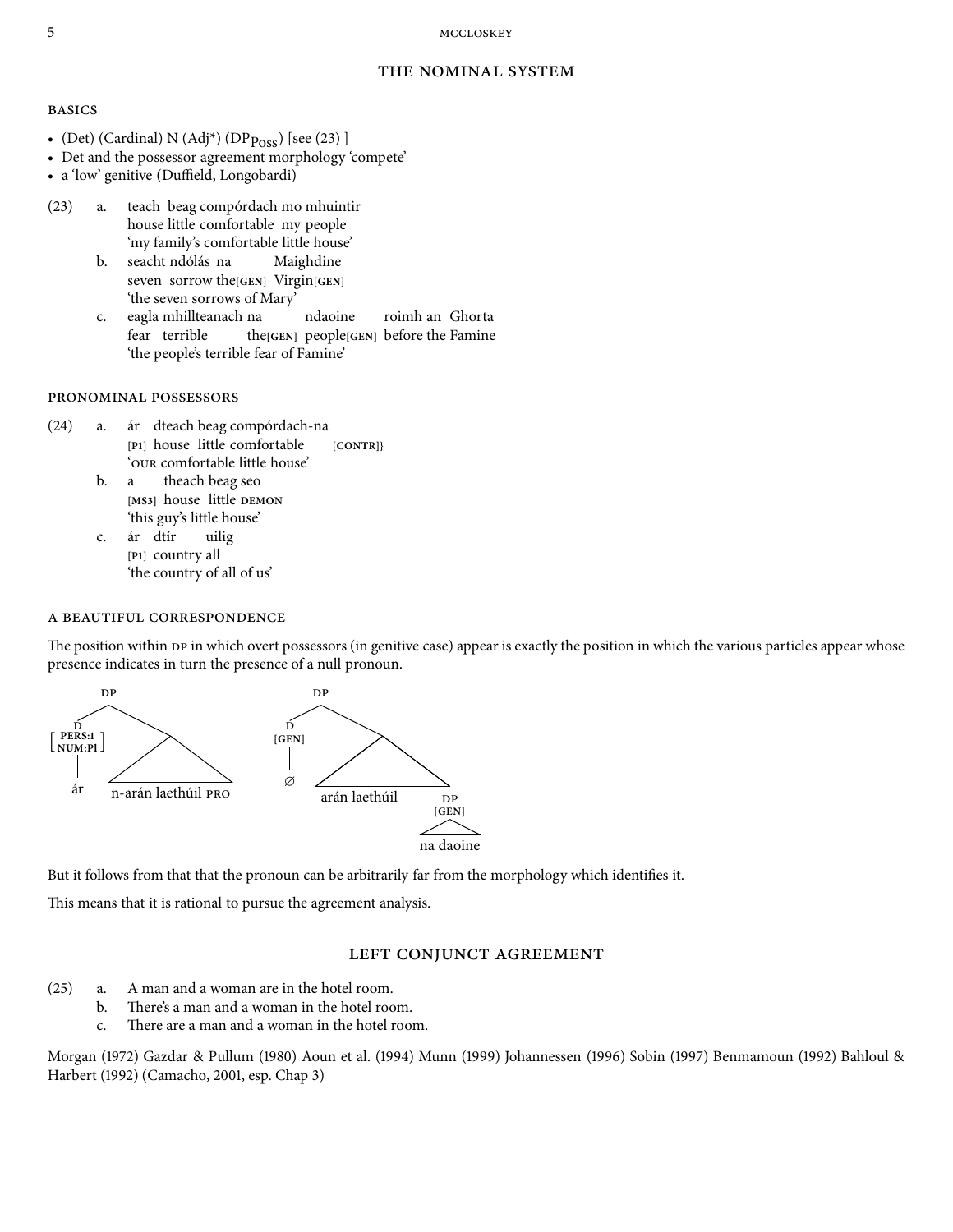

In  $(26)$ :

- (i) the leftmost  $DP$  is more prominent than any other  $DP$  within the coordinate structure.
- (ii) no command relation holds between the coordinate node itself and any of the coordinated  $DF$ 's (because the coordinate node dominates the coordinates  $DP's$ )
- (iii) if the locality requirement on Agree is measured by asymmetric c-command, neither the coordinate node nor the leftmost DP is closer to  $H$ .
- (iv) Agreement with either should, in principle, be possible.
- (v) The Coordinate Structure Constraint (however it is to be understood) will prohibit movement of the leftmost DP alone.
- (vi) Therefore, if Movement depends on Agreement, raising to the specifier of  $H$  will be possible only if the agreement relation is initially established with the coordinate node rather than with one of the coordinate daughters.
- (vii) In Irish, agreement with the coordinate node itself will be impossible, because there is only agreement with *pro*

## HOW TO UNDERSTAND CODEPENDENCE?

 $PRO$  bears  $\phi$ -features but they are unvalued in the lexicon (that is, there is just one lexical item  $PRO$ ).

It must therefore enter into an agreement relation before the point at which the structure is submitted to the mechanisms of semantic interpretation. This can happen only if it appears in an accessible position within the command domain of a synthetic head.

The synthetic heads, on the other hand, emerge from the lexicon with their  $\phi$ -features already valued.

The agreement relation cannot be established if both probe and goal are inactive, where we understand inactivity in terms of having values for those features which are relevant for a given interaction ( $\phi$ -features for the purposes of the present discussion). This should guarantee the second clause of the Codependency pattern, as long as we follow the mainline view that uninterpretable features must be eliminated before semantics does it work and (with Chomsky) assume that elimination is parasitic on the AGREE interaction.

How then do we understand the better-studied Null Subject languages, which show a very different array of properties than those documented here? Suggestions invited.

## **EXTENSIONS**

#### **IMPERATIVES**

The same considerations indicate the presence of a null 2nd person singular pronoun in the subject-position of imperatives, even though in this case there is no overt agreement morphology on the verb.

- $(27)$  a. Tuig-se understand-**[CONTR]}** this much an méid seo. 'Understand this much.'
	- b. Cimeád-sa keep-**[CONTR]} [REFL]** it féin é. '(You) keep it.'
- (28) a. Tabhair-se take-**[CONTR]}** and your pipe road some other on-you is do phíopa bóthar éigin eile oraibh. 'You and your pipe take some other road.'
	- b. Bí féin agus Fionn be **[REFL]** and hunt **[PROG]** till morning ag seilg go maidin. 'You and Fionn be hunting till morning.'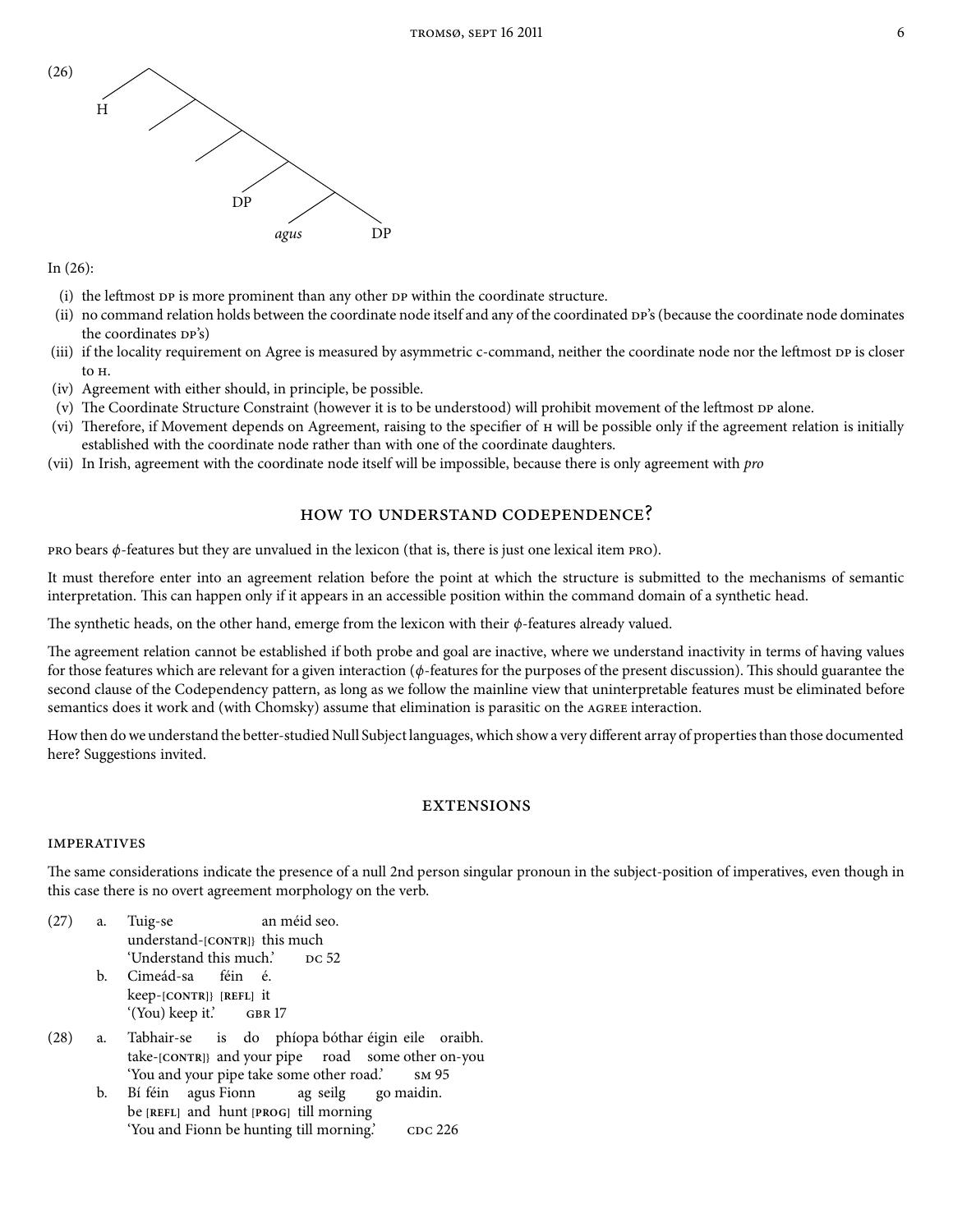#### **IMPERSONAL INFLECTION**

A form of the finite verb known as the briathar saor or 'free (form of the) verb'.

| cuir-tear | <b>Present Tense</b> |
|-----------|----------------------|
| cuir-eadh | Past Tense           |
| cuir-fear | <b>Future Tense</b>  |
| chuir-fí  | Conditional Mood     |
| chuir-tí  | Past Habitual        |

- (29) a. Tógadh raise [PAST-AUT] up the body on top the cliff [GEN] suas an corpán ar bharr na haille 'The body was lifted to the top of the cliff'
	- b. scaoileadh release **[PAST-AUT]** out amach na líonta the nets 'The nets were let out'
	- c. Cuirtear put **[PRES-AUT]** in boxes them i mboscaí iad 'They are put in boxes.'
- (30) a. H-éirigheadh become **[PAST-AUT]** accustomed with people be **[**−**FIN]** come **[PROG]** cleachtuighthe le daoine a bheith ag teacht 'One became accustomed to people coming.'
	- b. Do **[PAST]** believe **[PAST-HABIT-AUT]** in-the old-stories **DEMON** all chreidtí insna seanscéalta sin go léir fad ó shin long ago 'People used to believe in all those old stories long ago.'
	- c. hItheadh, eat **[PAST-AUT]** drink **[PAST-AUT]** sing **[PAST-AUT]** and then go **[PAST-AUT]** storytelling **[**−**FIN]** hóladh, ceoladh agus ansin chuathas a sheanchas 'There was eating, drinking, singing, and then the storytelling began.' ccc 116

#### **PRELIMINARIES**

Not a passive: (Thurneysen, 1946, \$540, p. 349), McCloskey (1979); Stenson (1981, 1989).

**1.** The internal argument appears in accusative rather than nominative case:

- (31) a. Cuirfear bury **[FUT-AUT]** him **[ACC]** in-the graveyard local é sa reilg áitiúil. 'He will be buried in the local graveyard.'
	- b. \*Cuirfear bury **[FUT-AUT]** he **[NOM]** in-the graveyard local sé sa reilg áitiúil. 'He will be buried in the local graveyard.'

. If the internal argument is a light pronominal, it may be postposed—an option permitted freely to direct objects but absolutely forbidden to subjects (Stenson (1981, 42–43), Chung & McCloskey (1987), Ó Siadhail (1989, 207–210), Duffield (1995, 66-81), Adger (1997), McCloskey  $(1999)$ :

- (32) a. Cuirfear bury **[FUT-AUT]** in-the graveyard local tomorrow him **[ACC]** sa reilg áitiúil amárach é. 'He will be buried in the local graveyard tomorrow.'
	- b. \*Cuirfidh é bury [FUT] him in-the graveyard local they sa reilg áitiúil siad. 'They will bury him in the local graveyard.'

3. The internal argument may be a resumptive pronoun—again an option permitted to direct objects but forbidden to subjects (see Mc-Closkey, 1990, and references cited there).

- (33) a. fear gur man **<sup>C</sup>**-**[PAST]** strike **[PAST-AUT]** with hurley-stick in-the knee him bualadh  $l_{\rm P}$ camán sa ghlúin é 'a man that was struck on the knee with a hurley-stick'
	- b. \*fear gur man **<sup>C</sup>**-**[PAST]** struck he with hurley-stick me bhuail sé le camán mé 'a man that (he) struck me with a hurley-stick'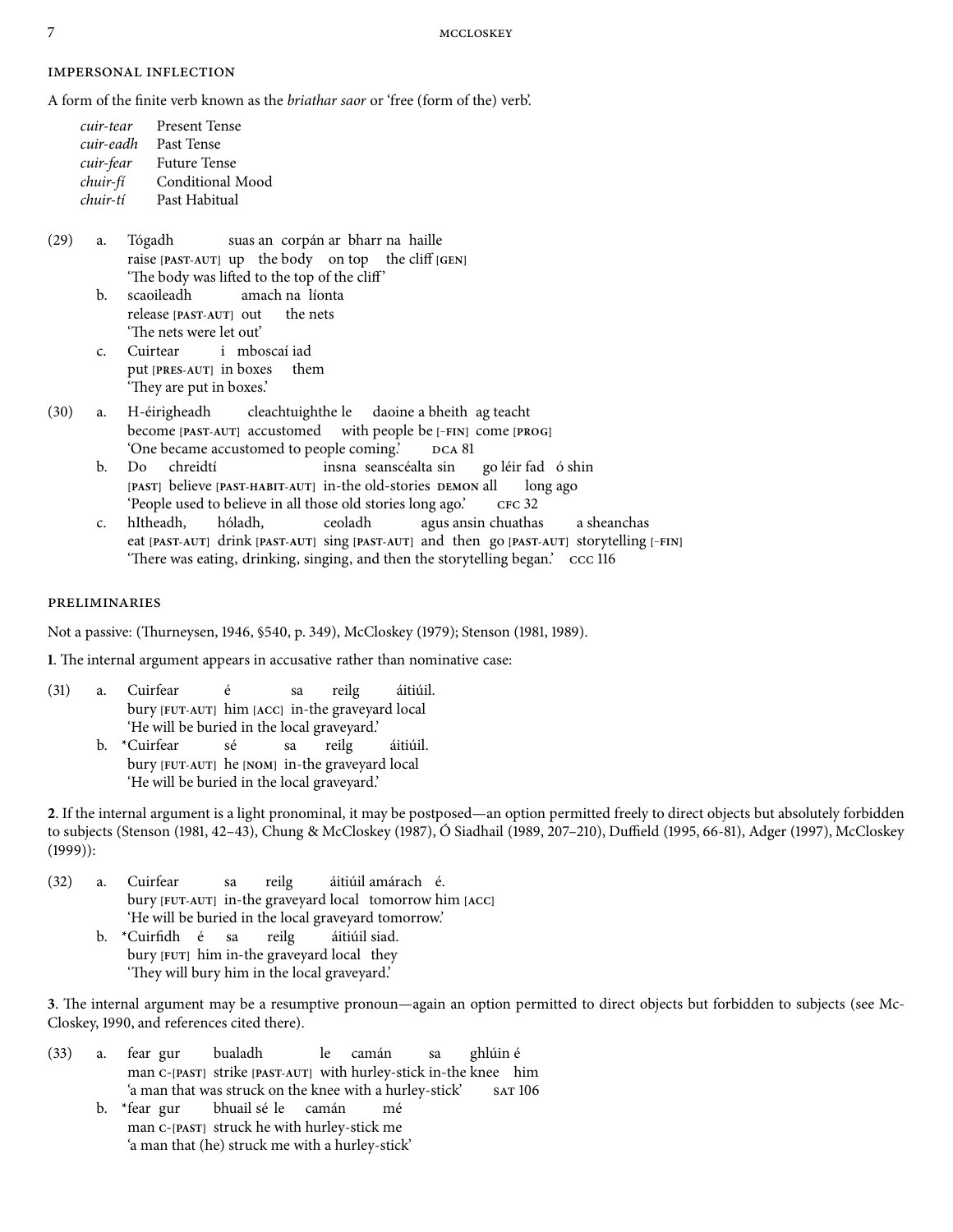#### 4. Agent phrases are impossible in the modern language,  $\acute{o}$  Sé (2006).

**So**: What is it about this set of inflectional endings which licenses silence where the most prominent of the verb's arguments ought to be?

#### A STRUCTURAL SUBJECT?

A possibility: the most prominent argument is simply eliminated.

- (34) Buaileadh strike **[PAST-AUT]** with stone him le cloch é. 'He was hit with a stone.'
- (35)  $\exists e$  [strike (e)  $\land$  **Theme** (e, pro)  $\land$  **Instr** (e, stone)  $\land$  **Past** (e)]

But no. Nancy Stenson (1989, 384-393:

- () a. Socraíodh settle **[PAST-AUT]** on attack make **[**−**FIN]** on-them ar ionsaí a dhéanamh orthu. 'It was agreed to mount an attack on them.'
	- b. Glacadh take **[PAST-AUT]** eagerly go fonnmhar leis an ainmniúchán. with the nomination 'The nomination was eagerly accepted.'

Anaphor Binding?

- (37) \*Gortaíodh hurt **[PAST-AUT]** him **[REFL]** é féin 'People hurt themselves.'
- () a. Chonaic muid a chéile. saw we each-other 'We saw each other.'
	- b. Chonaic sibh saw you **[PL]** each-other a chéile. 'You saw each other. '
	- c. Chonaic siad a chéile. saw they each-other 'They saw each other.'
- (39) a. chuirtí put **[PAST-HABIT-AUT]** bet with each-other geall len-a chéile People used to place bets with each other.' GSA 25
	- b. Tógadh raise [PAST-AUT] up the body on top the cliff [GEN] then with help suas an corpán ar bharr na haille ansan le cabhair a chéile each-other 'The body was raised to the top of the cliff then with each other's help' FBF 136
	- c. Táthar be **[PRES-AUT]** tear **[PROG]** each-other a' strócadh a chéile. 'People are tearing each other apart.'
	- d. Théití go **[PAST-HABIT-AUT]** eat **[PROG]** meal with each other ag ithe béile le chéile 'People used to go for a meal with each other.'

Interim Conclusion: Following Stenson (1989) for Irish and of Anderson (1982) for the corresponding construction in Breton, we take the autonomous inflection to license the appearance of a silent argument with very particular semantic properties—close to those of elements usually called 'arbitrary' or 'impersonal'.

- $(40)$  a. in that restaurant Arb eat **[PAST-HABIT]** well quel ristorante si mangiava bene 'People used to eat well in that restaurant.' D'Alessandro & Alexiadou (2003) b. Man wäscht Arb wash [PRES] the hands before the meal die Hände vor dem Essen
	- 'One washes one's hands before meals.' Malamud (2005)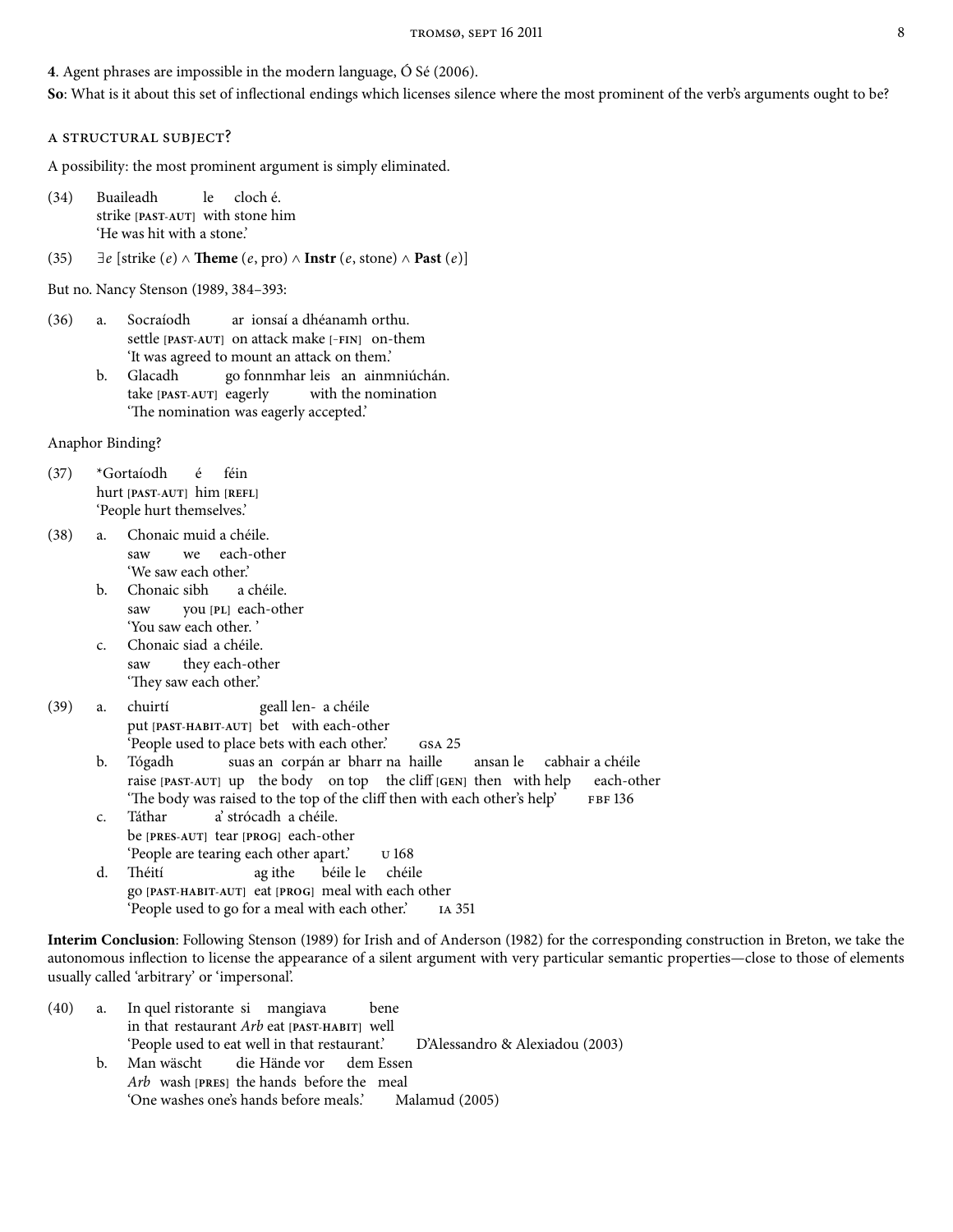#### **PARALLELS**

A standard description of arbitrary subjects: they are used 'when the intention of the speaker is to remain vague about the exact identity of the subject' (D'Alessandro (2004) cited in Malamud (2005)).

Christian Brothers (1960, §418, p. 204):

Úsáidtear iad nuair nach mian nó gach gá nó nach féidir an gníomhaí a lua.

[They are used when it is not desirable, not necessary, or not possible to specify the agent.]

- (41) Man redete Arb speak **[PAST]** with each other mit einander 'People talked to each other.' (Kratzer (1997))
- $(42)$ Arb be [PAST] spoken the-one with the-other Si era parlato l'uno con l'altro 'People talked to each other.' (Cinque (1988))

## QUANTIFICATIONAL VARIABILITY

In the context of habitual aspects, a quasi-universal or gnomic interpretation:

- $(43)$  a. tugtar give **[PRES-AUT]** dog 'madadh uisce' (go minic) ar an dobharchú water (often) on the otter 'The otter is often called a water-dog.'
	- b. Gaeilge a labhartar Irish **C** speak **[PRES-AUT]** here anseo. 'It's Irish that people speak here.'

With an episodic tense or aspect, the quantificational force is usually closer to that of an existential:

- (44) a. léiríodh produce **[PAST-AUT]** plays by-him in-the drámaí leis san Abbey 'Plays of his were produced at the Abbey.'
	- b. Labhradh speak **[PAST-AUT]** wonderfully go hiongantach, go buadhach, go feargach victoriously angrily 'People spoke wonderfully, victoriously, angrily'
	- c. Tógadh raise [PAST-AUT] school new year after that scoil úr bliain ina dhiaidh sin 'A new school was built a year later.'

A pseudo-specific use.

- () a. Nuair a bhímis ag dul when c we-were go [PROG] by-this-guy again throw [PAST-HABIT-AUT] stones at roof the house thairis siúd arís chaití clocha le ceann an tí 'When we'd be going by this guy again, stones would be thrown at the roof of the house'
	- b. Bhí sé an-deireanach faoin am ar fágadh was it very-late by-the time **C** leave **[PAST-AUT]** the an Castle agus a ndeachthas abhaile and **C** go **[PAST-AUT]** home 'It was very late by the time people left the Castle and went home.' IA 384

Anaphoric properties:

- (46) Ieri, yesterday Arb is played badly and Arb is lost si è giocato male e si è perso. 'Yesterday, people played badly and they/people lost.' (Chierchia (1995, (8b), p. 109))
- (47) \*si<sub>j</sub> è detto che loro<sub>j</sub> hanno sbagliato Arb is said that they have erred 'People<sub>i</sub> said that they<sub>i</sub> were wrong.' (Chierchia (1995, 109))
- $(48)$  a. do **[PAST]** stop **[PAST-AUT]** and release **[PAST-AUT]** out stadadh agus scaoileadh amach na líonta the nets 'One stopped and let out the nets'
	- b. \*Dúradh say **[PAST-AUT] C** be-**[PAST]** -**[P]** poor go rabhadar bocht. 'People<sub>i</sub> said that they<sub>i</sub> were poor.'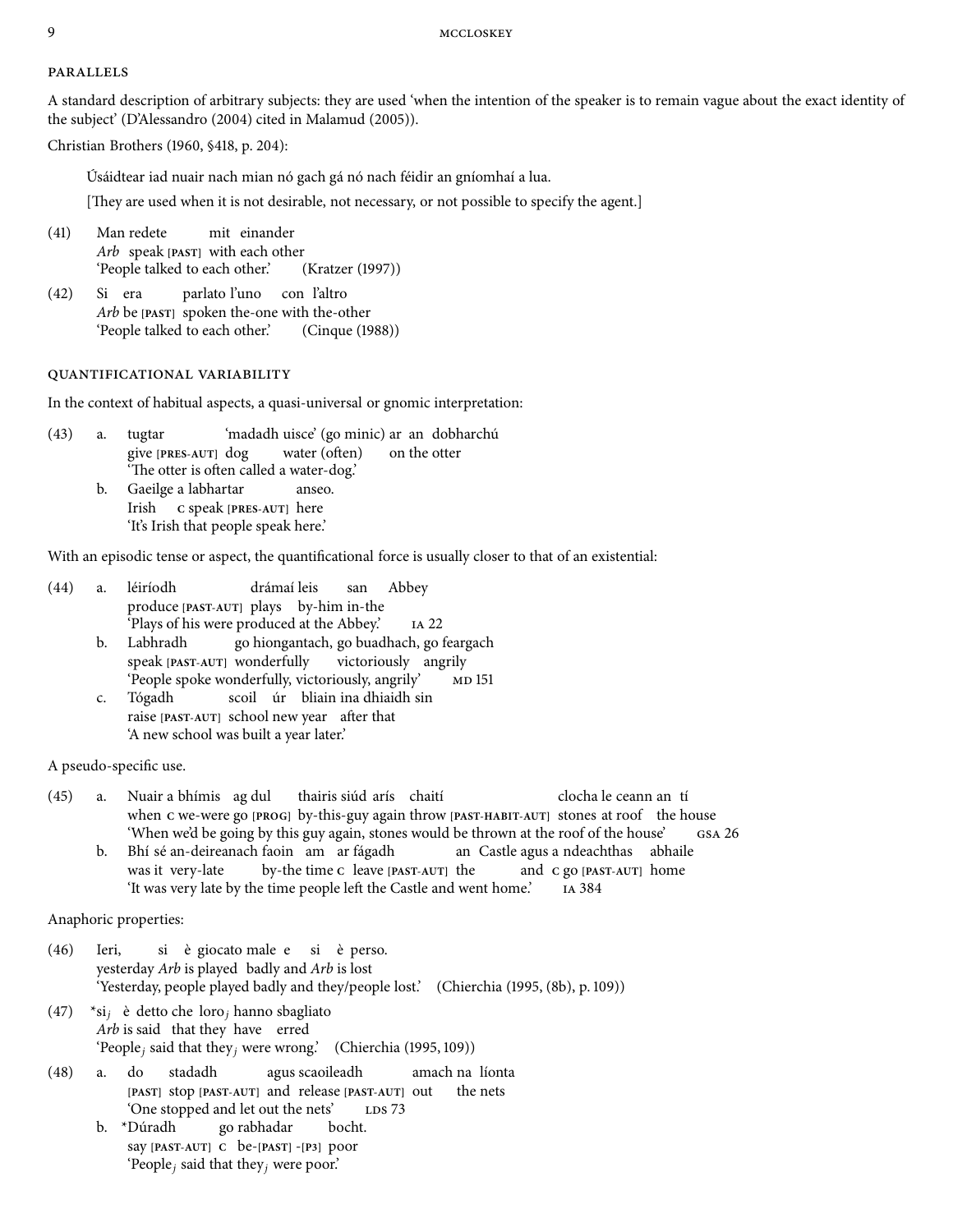(49) Dúradh say **[PAST-AUT] C** be-**[PAST-AUT]** poor go rabhthas bocht. 'People<sub>j</sub> said that they<sub>j</sub> were poor.'

**General conclusion**: the properties of the autonomous argument parallel point for point the established properties (interpretive and anaphoric) of arbitrary subject pronouns.

#### **CONTRASTS**

- (50) a. níor **NEG-PAST** burn-**[PAST-HABIT]** the notes dóghadh na nótaí 'The notes were not burned. IAE 86
	- b. Raiceáladh wreck **[PAST-AUT]** on coast the **[GEN]** China **[GEN]** him time ar chósta na Síne é tráth 'He was wrecked on the coast of China once.'
	- c. Nuair a dhearcaimid ar an méid léinn, litríochta, agus ceoil a tháinig as áit chomh beag leis, cuirtear when c we-look on the quantity learning literature and music c came from place as small as-it put **[PRES-AUT]** iontas orainn wonder on-us
		- 'When we look at the quantity of learning, literature, and music that came from such a small place, we are amazed'
	- d. tháinig come **[PAST]** day terrible lá millteanach gaoithe wind **[GEN]** great **[GEN]** and make **[PAST-AUT]** little-pieces of-the college wood **[GEN]** móire agus rinneadh smionagair den choláiste adhmaid 'There came a day of terrible storms and the wooden college was smashed to pieces.' PNG 139

Irish emerges as the head-marking counterpart of the dependent-marking pattern found in other European languages, and this trait emerges as but one aspect of a much larger typological pattern.

#### THE LEXICALLY RESTRICTED CASES

There are lexically restricted uses of the autonomous inflection—cases in which verbs exhibit the form of the autonomous but not its particular interpretation. Rather, the meaning of these structures is unpredictable or idiosyncratic.

- (51) a. Cailleadh lose **[PAST-AUT]** two year dhá bhliain ó shoin é. ago him 'He died two years ago.'
	- b. Casadh turn **[PAST-AUT]** on-me last-night him orm aréir é. 'I met him last night.'
	- c. Báitheadh drown **[PAST-AUT]** last-year him anuraidh é. 'He drowned last year.'

Verbs denoting psychological states:

- (52) a. Chonaic mé go raibh see **[PAST]** I **C** be **[PAST]** he **DEMON** very sé seo iontach contúirteach. dangerous 'I saw that this guy was very dangerous.'
	- b. Títhear see **[PRES-AUT]** to-me **C** be **[PRES]** he **DEMON** dangerous domh go bhfuil sé seo contúirteach. 'It seems to me that this guy is dangerous.'
- $(53)$  a. ón from-the water **C** imagine **[PAST]** I should be **[**−**FIN]** clean uisce a samhlaigh mé ba cheart a bheith glan 'from the water that I imagined ought to be clean'
	- b. ón from-the water **C** imagine **[PAST-AUT]** to-me should be **[**−**FIN]** clean uisce a samhlaíodh dom ba cheart a bheith glan 'from the water that I imagined ought to be clean'
- $(54)$  a. Cheap think **[PAST]** I **C** be **[PAST]** look gloomy on-them mé go raibh cuma ghruama orthu. 'I thought that they looked gloomy.'
	- b. ceapadh think **[PAST-AUT]** to-me **C** be **[PAST]** look gloomy on-themdom go raibh cuma ghruama orthu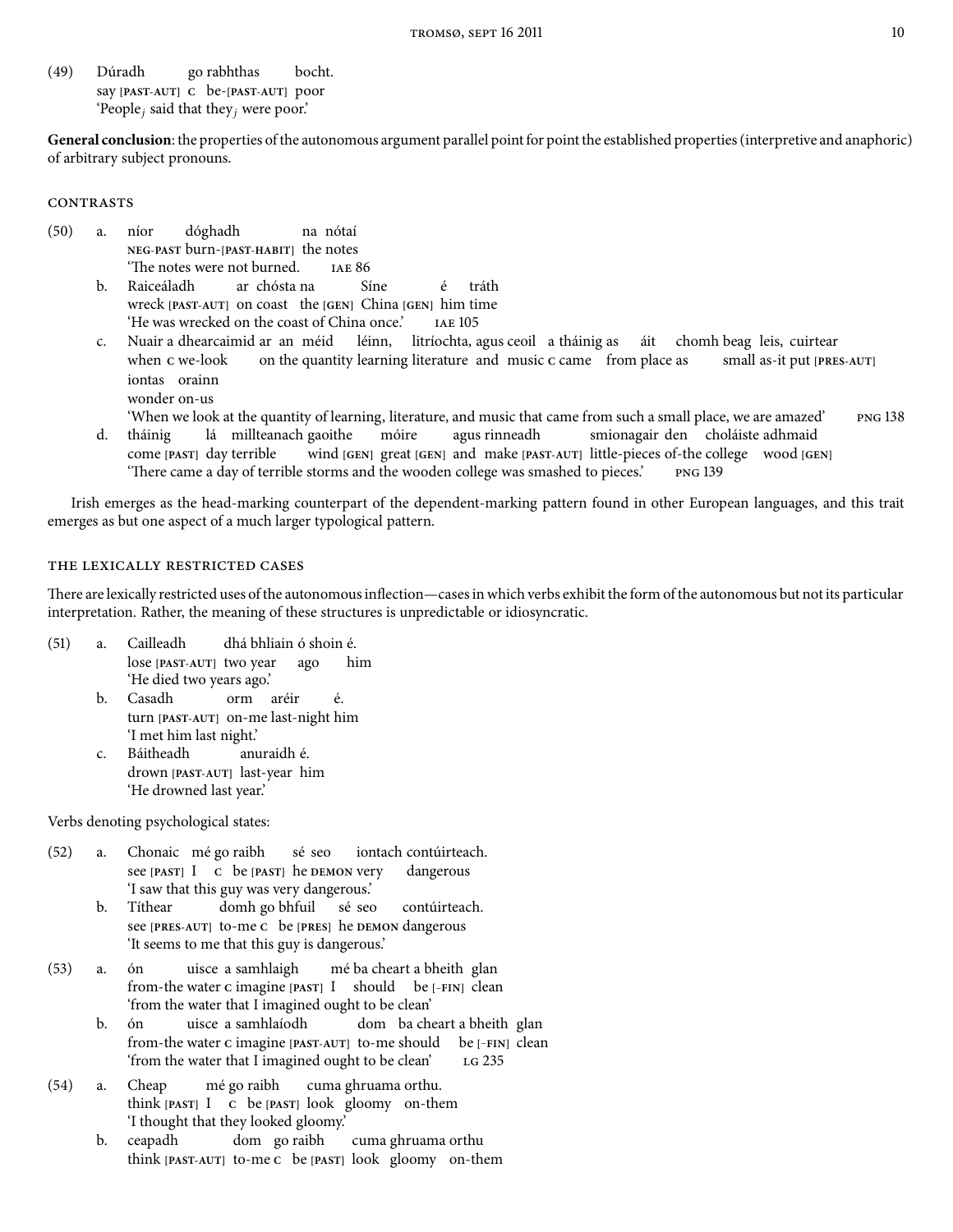'It appeared to me that they looked gloomy.'

- $(55)$  a. Thuig understand **[PAST]** I **C-NEG-PAST** be **[PAST]** the winter mé ná raibh an geimhreadh fós ann. yet in-it 'I understood that it wasn't the winter yet.'
	- b. tuigeadh understand **[PAST-AUT]** to-me **C-NEG-PAST** be **[PAST]** the winter dom ná raibh an geimhreadh fós ann yet in-it 'I gathered that it wasn't the winter yet.'
- $(56)$  a. the change c think [PAST] they c be [COND] at-them t-athrú a mheas siad a bheadh acu 'the change that they thought they would have'
	- $b$ . the change c think [PAST-AUT] to-them c be [COND] at-them t-athrú a measadh dóibh a bheadh acu 'the change that it seemed to them they would have'

The general pattern: for v a 'psych-predicate':

(57) a. [V DP CP]  
b. [V<sub>[Non]</sub>  

$$
\begin{bmatrix} 1 \\ 1 \end{bmatrix}
$$

Two puzzles:

- How to link the special meaning with the appearance of the autonomous inflection.
- In  $(51)$ – $(56)$ , there are no silent arguments.

## A PROPOSAL



It is the structure of  $(58)$  which gives rise to  $(51)$ – $(56)$ .

The Arb feature of Tense must interact with some element in its domain (in order to ensure its own elimination). But it can interact with only one such feature. Once it has entered into an agreement relation with one element or the other, it is checked (valued, as in Chomsky (2001) or as in Pesetsky & Torrego (2001, 2004)) and will be inactive—unavailable for further interaction. Hence, it can have within its domain either arbitrary  $PRO$  or one of the special verbs in  $(51)$ – $(56)$ , but never both. This is the linking that we had hoped to ensure.

## TWO PERIPHRASTIC ASPECTS-PROGRESSIVE AND PERFECT

- (59) Tá be **[PRES]** they raise **[PROG]** houses on the siad ag tógáil tithe ar an Mhullach Dubh. 'They're building houses in Mullaghduff.'
- $(60)$  Bhí be **[PAST]** they (just) siad (díreach) i ndiaidh an baile a fhágáil. after the home leave **[**−**FIN]** 'They had (just) left home.'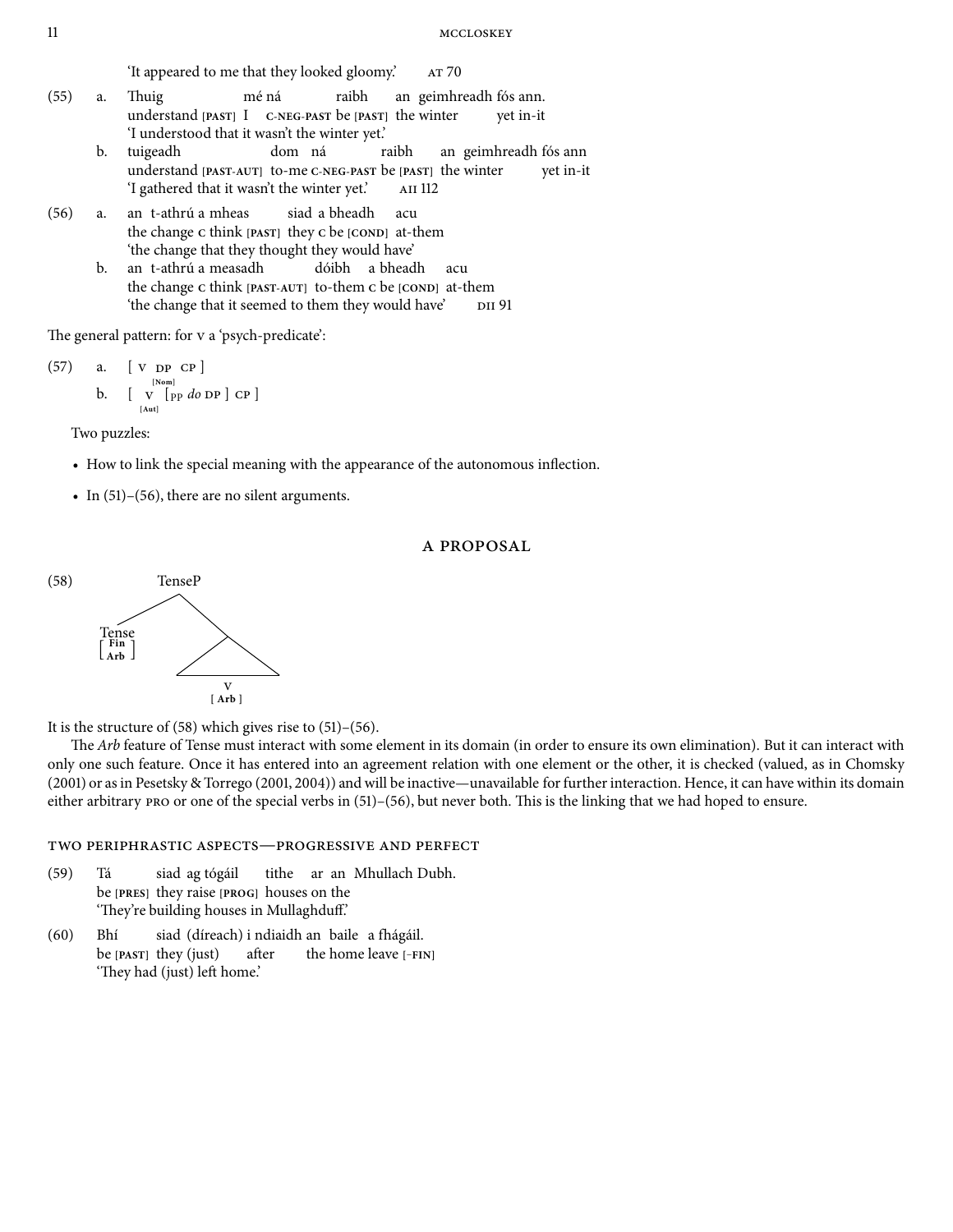

The initial interaction is unremarkable:

- (63) a. Táthar be **[PRES-AUT]** try **[PROG]** money gather **[**−**FIN]** ag iarraidh airgead a bhailiú. 'There is an attempt to raise money.'
	- b. Bhíothas be **[PAST-AUT]** after i ndiaidh airgead a bhailiú. money gather **[**−**FIN]** 'Money had been raised.'

More interesting: periphrastic aspects with the idiomatic verbs of  $(51)$ – $(56)$ .

- (64) a. táthar be **[PRES-AUT] [PROG]** –**[S]** lose **[**−**FIN]** a' mo chailleadh 'I'm dying.'
	- b. Bhíothas be **[PAST-AUT]** after i ndiaidh an bheirt bhan a chastáil ar a chéile. the two women turn **[**−**FIN]** on each other 'The two women had just met (each other).' DCA 204
	- c. nach rabhthas **NEG C** be **[PAST-AUT]** turn **[PROG]** any person of the boys ag casachtáil aon duine de na buachaillí óga young on-him air 'that he wasn't meeting any of the young boys' PMB 205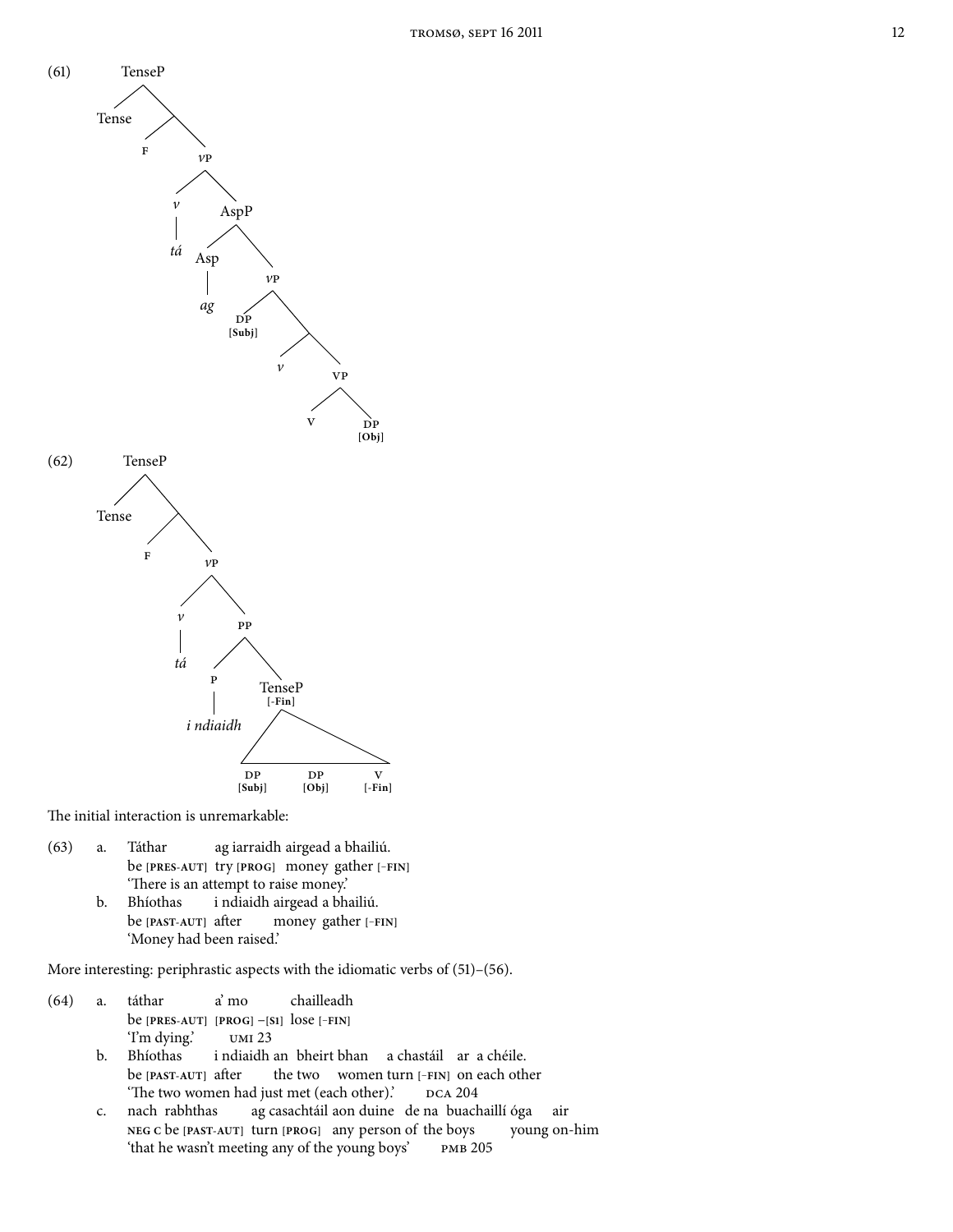- d. na créatúir a bhíthear the creatures **C** be **[PAST-AUT]** drown **[PROG]** a bháitheadh 'the creatures who were drowning'
- (65) a. toisigheadh begin **[PAST-AUT]** seem **[**−**FIN]** a thaidhbhsiughadh rudaí mar sin domh-sa things like that to-me 'I began to imagine things like that.'
	- b. go rabhthas **C** be **[PAST-AUT]** imagine **[PROG]** the time **C** be **[PAST]** to-come to-her ag samhladh an ama a bhí le theacht díthe 'that she was imagining the time that was to come'
	- c. the thing **C** be **[PAST-AUT]** imagine **[PROG]** to-me rud a bhíthear a shamhailt damh 'the thing that I was imagining'
	- d. bhíthidhe be **[PAST-HABIT-AUT]** seem **[PROG]** ag taidhbhreamh damh in mo shuan go ... to-me in my sleep **C** 'it used to seem to me in my sleep that ... '

See Mac Cana & Ó Baoill (1997), McCloskey (1998).



A notable feature of the examples in (64) and (65) is that the single argument of the unaccusative verb is realized as a direct object (see McCloskey (1998) for more discussion).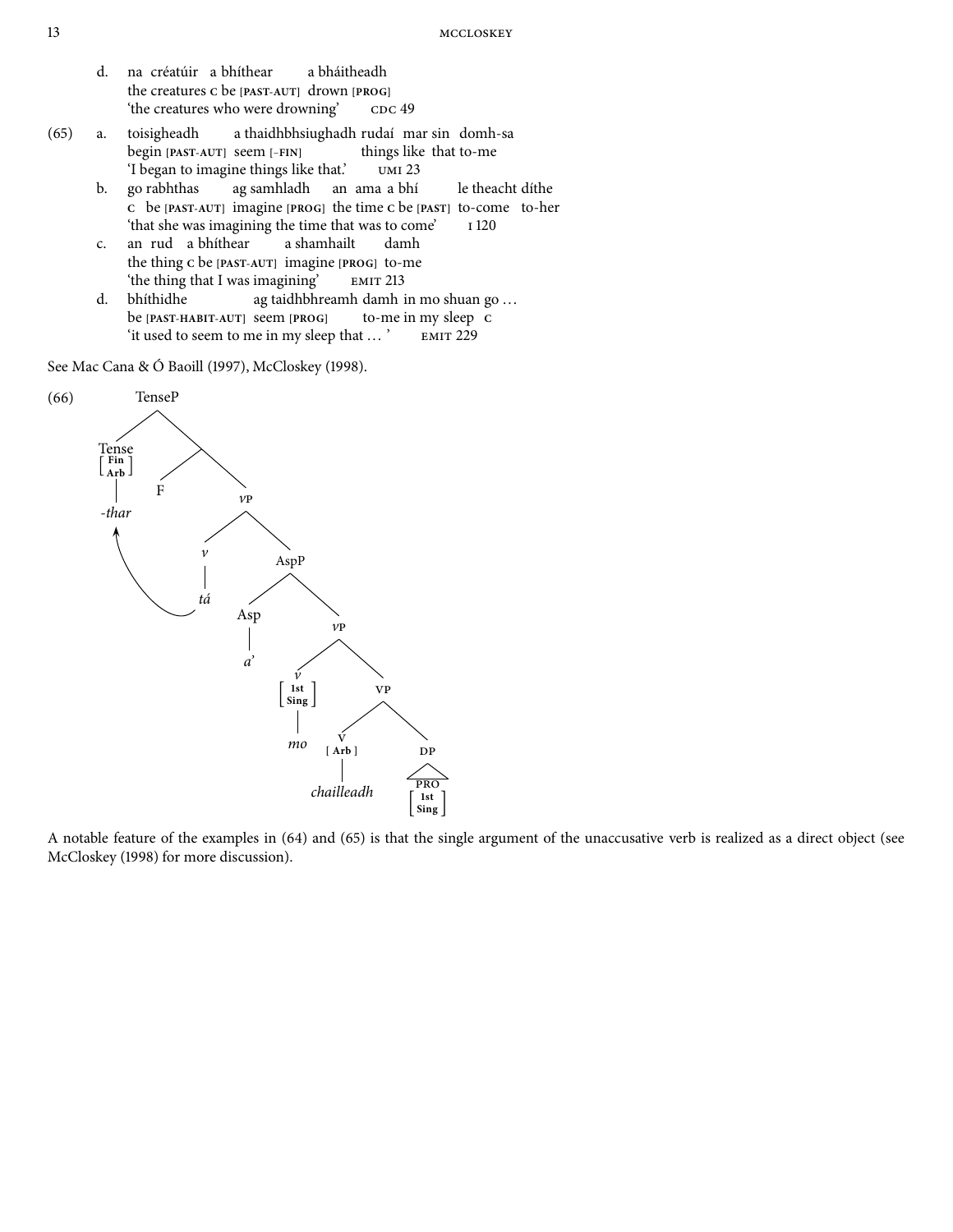## **REFERENCES**

Ackema, Peter & Ad Neeleman. 2003. Context-sensitive spell-out. Natural Language and Linguistic Thoery 21. 681-735.

Adger, David. 1997. vso order and weak pronouns in Goidelic Celtic. Canadian Journal of Linguistics 42. 9-29.

Anderson, Stephen. 1982. Where's morphology? Linguistic Inquiry 13. 571-612.

Andrews, Avery. 1990. Unification and morphological blocking. Natural Language and Linguistic Theory 8. 507-557.

Aoun, Joseph, Elabbas Benmamoun & Dominique Sportiche. 1994. Agreement, word order, and conjunction in some varieties of arabic. Linguistic Inquiry 25.195-220.

Authier, J.-Marc P. 1989. Arbitary null objects and unselective binding. In Osvaldo Jaeggli & Kenneth J. Safir (eds.), The null subject parameter, 45-67. Dordrecht, Boston and London: Kluwer Academic Publishers.

Bahloul, M. & Wayne Harbert. 1992. Agreement asymmetries in arabic. In M.Kural & M.Moritz (eds.), wccrL 11: Proceedings of the eleventh west coast conference on formal linguistics, Stanford, California: CSLI Publications.

Benmamoun, Elabbas. 1992. Functional and inflectional morphology: Problems of projection, identification and derivation. Doctoral Dissertation, University of Southern California.

Bondaruk, Anna. 2004. PRO and control in English, Irish and Polish—a Minimalist analysis. Lublin, Poland: Wydawnictwo KUL.

Bondaruk, Anna & Magdalena Charzyńska-Wójcik. 2003. Expletive pro in impersonal passives in Irish, Polish, and Old English. Linguistische Berichte 195.  $325 - 362.$ 

Breatnach, Liam. 1994. An Mheán-Ghaeilge. In Kim McCone, Damien McManus, Cathal Ó Háinle, Nicholas Williams & Liam Breatnach (eds.), Stair na Gaeilge, 221-333. Coláiste Phádraig, Maigh Nuad: Roinn na Sean-Ghaeilge.

Camacho, José. 2001. The structure of coordination. Doctoral Dissertation, University of Southern California.

Carlson, Gregory N. & Francis Jeffry Pelletier. 1995. The generic book. Chicago and London: The University of Chicago Press.

Carnie, Andrew & Heidi Harley. 1998. Clausal architecture: the licensing of major constituents in a verb initial language. Ms, University of Arizona.

Chierchia, Gennaro. 1995. The variability of impersonal subjects. In Emmon Bach, Eloise Jelinek, Angelika Kratzer & Barbara Partee (eds.), Quantification in natural languages, volume 1, 107-143. Dordrecht, Boston and London: Kluwer Academic Publishers.

Chomsky, Noam. 2001. Derivation by phase. In Michael Kenstowicz (ed.), Ken Hale: A life in language, 1-52. Cambridge, MA: MIT Press.

Christian Brothers, (The). 1960. Graiméar Gaeilge na mBráithre Críostaí. Dublin, Ireland: Mac an Ghoill.

Chung, Sandra & James McCloskey. 1987. Government, barriers and small clauses in Modern Irish. Linguistic Inquiry 18. 173-237.

Cinque, Guglielmo. 1988. On Si constructions and the theory of Arb. Linguistic Inquiry 19. 621–581.

Condoravdi, Cleo. 1989. Indefinite and generic pronouns. In E. J. Fee & K. Hunt (eds.), Proceedings of the Eighth Annual West Coast Conference on Formal Linguistics, 71-85. Stanford, California: CSLI.

D'Alessandro, Roberta. 2004. Impersonal si constructions: Agreement and interpretation: University of Stuttgart dissertation.

D'Alessandro, Roberta & Artemis Alexiadou. 2003. Inclusive and exclusive impersonal pronouns: a feature-geometrical analysis. Paper presented at the XXIV Incontro di Grammatica Generativa, Urbino, Italy, February 2003.

Davidson, Donald. 1967. The logical form of action sentences. In N. Rescher (ed.), The logic of decision and action, 3-17. Pittsburgh, PA: University of Pittsburgh Press.

Doyle, Aidan. 2002. Covert and overt pronominals in Irish. Lublin, Poland: Wydawnictwo Folium.

Duffield, Nigel. 1995. Particles and projections in Irish syntax. Dordrecht, Boston, and London: Kluwer Academic Publishers.

Egerland, Verner. 2003. Impersonal pronouns in Scandinavian and Romance. Working Papers in Scandinavian Syntax 71. 75-102.

Embick, David & Rolf Noyer. 2001. Movement operations after syntax. Linguistic Inquiry 32(4). 555-595.

Gazdar, Gerald & Geoffrey Pullum. 1980. There is there. Yorkk Papers in Linguistics 199-200.

Goldberg, Lotus. 2005. Verb-stranding vp ellipsis: A cross-linguistic study: McGill University, Montreal, Canada dissertation.

Greene, David. 1966. The Irish language/an Ghaeilge. Dublin, Ireland: Published for the Cultural Relations Committee of Ireland at the Three Candles, LTD. Guilfoyle, Eithne. 1990. Functional categories and phrase structure parameters. Montreal, Canada: McGill University dissertation.

Harley, Heidi. 2002. Irish, the EPP, and PRO. University of Arizona, Tucson.

Heim, Irene. 1982. The semantics of definite and indefinite noun phrases: University of Massachussets, Amherst dissertation.

Jaeggli, Osvaldo. 1986. On arbitrary plural pronominals. Natural Language and Linguistic Theory 4. 43-76.

Johannessen, Janne Bondi. 1996. Partial agreement and coordination. Linguistic Inquiry 27. 661-676.

Kamp, Hans. 1981. A theory of truth and discourse representation. In Jeroen Groenendijk, Theo M. V. Janssen & Martin Stockhof (eds.), Formal methods in the study of language, 277-322. Amsterdam: Mathematical Centre.

Kamp, Hans & Uwe Reyle. 1993. From discourse to logic. introduction to modeltheoretic semantics of natural language, formal logic and discourse representation theory. Dordrecht, Boston and London: Kluwer Academic Publishers.

Koenig, Jean-Pierre. 1999. On a tué le président! the nature of passives and ultra-definites. In B. Fox, D. Jurafsky & L. Michaelis (eds.), Cognition and function in language, 256-272. Stanford, California: CSLI Publications.

Koenig, Jean-Pierre & Gail Mauner. 2000. A-definites and the discourse status of implicit arguments. Journal of Semantics 16. 207-236.

Kratzer, Angelika. 1997. German impersonal pronouns and logophoricity. Presented to Sinn und Bedeutung, Berlin 1997, Handout available at http://semanticsarchive.net.

Krifka, Manfred, Francis Jeffry Pelletier, Gregory N. Carlson, Alice ter Meulen, Gennaro Chierchia & Godehard Link. 1995. Genericity: An introduction. In Gregory N. Carlson & Francis Jeffry Pelletier (eds.), The generic book, 1-124. Chicago and London: The University of Chicago Press.

Legate, Julie. 1999. The morphosyntax of Irish agreement. In Karlos Arregi, Benjamin Bruening, Cornelia Krause & Vivian Lin (eds.), MITWPL 33: Papers on morphology and syntax, cycle one, 219-240. Cambridge, MA: Department of Linguistics, MIT.

Mac Cana, Proinsias & Dónal P. Ó Baoill. 1997. Gnéithe den chéasta sa Nua-Ghaeilge. In Anders Ahlqvist & Věra Čapkova (eds.), Dán do oide, essays in memory of Conn R. Ó Cléirigh, 265-280. Dublin, Ireland: Institiúid Teangeolaíochta Éireann.

Malamud, Sophia A. 2005. (In)definiteness-driven typology of arbitrary items. To appear in Passives and Impersonals in European Languages, ed. S. Manninen, K. Hietaam, E. Keiser & V. Vihman. John Benjamins.

McCloskey, James. 1979. Transformational syntax and model theoretic semantics: A case-study in Modern Irish. Dordrecht: Reidel.